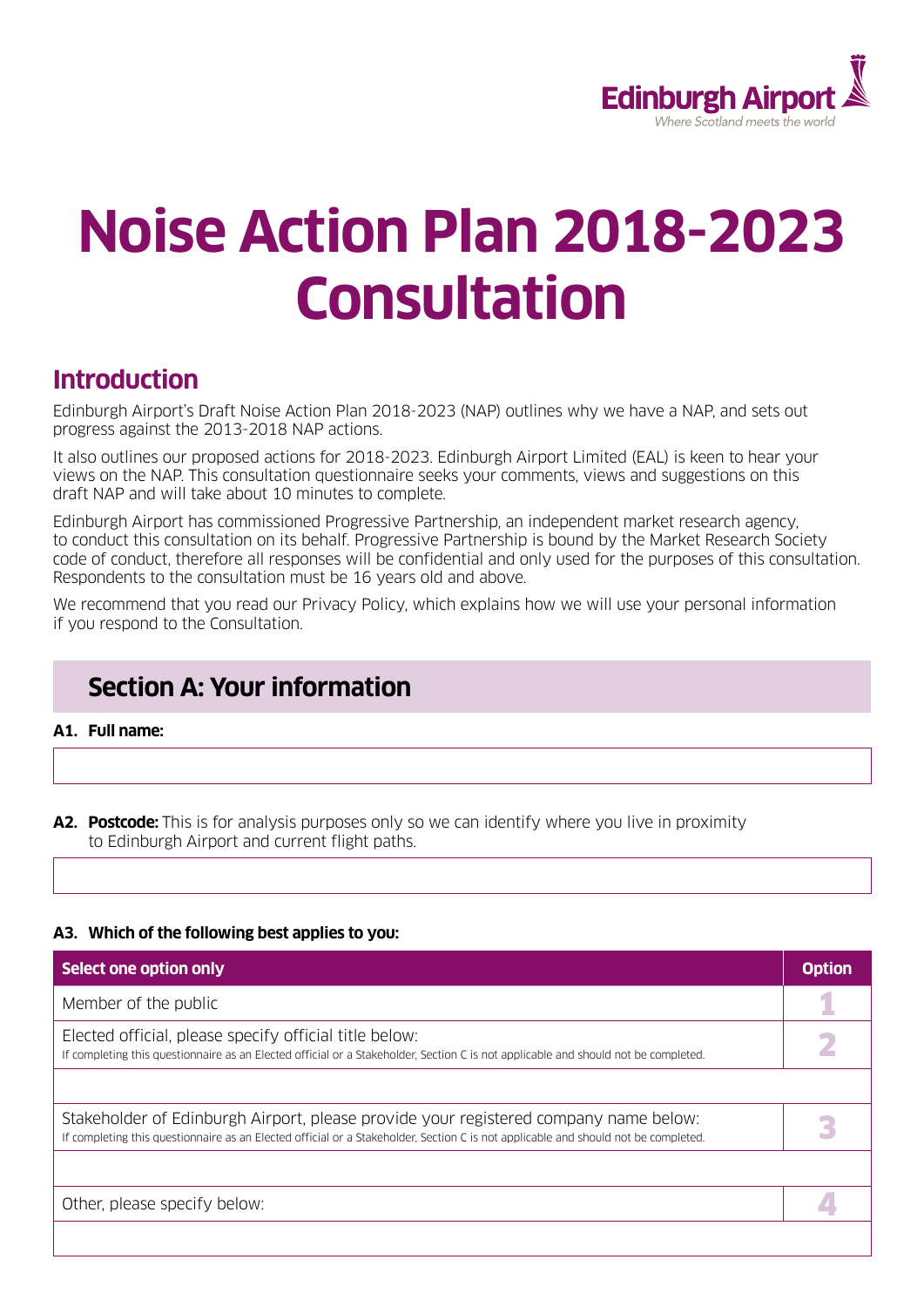# **A4. If you'd like to be kept up to date regarding the consultation process, please provide your contact details.**

| Select one option only                  | <b>Option</b> |
|-----------------------------------------|---------------|
| Yes, I would like to be kept up to date |               |
| No                                      |               |

## **A5. What is your preferred method of communication to allow us to keep you up to date?**

| Select one option only                       | <b>Option</b> |
|----------------------------------------------|---------------|
| By email, please supply email address below: |               |
|                                              |               |
| By post, please supply postal address below: |               |
|                                              |               |
|                                              |               |
|                                              |               |
|                                              |               |

# **Section B: Noise**

#### **B1. Which of the following best describes your circumstances?**

| Select one option only                                                             | <b>Option</b> |
|------------------------------------------------------------------------------------|---------------|
| Living in proximity to the airport or flight paths                                 |               |
| Don't live close to the airport or flight paths but have friends or family that do |               |
| Work in proximity to the airport or flight paths                                   |               |
| Represent residents who live in the proximity of the airport or flight paths       |               |
| Have business interests in proximity to the airport or flight paths                |               |
| None of these                                                                      |               |

# **B2. Overall, to what degree are you affected by noise from Edinburgh Airport?**

| Select one option only | <b>Option</b> |
|------------------------|---------------|
| Acutely                |               |
| Somewhat               |               |
| Not really             |               |
| Not at all             |               |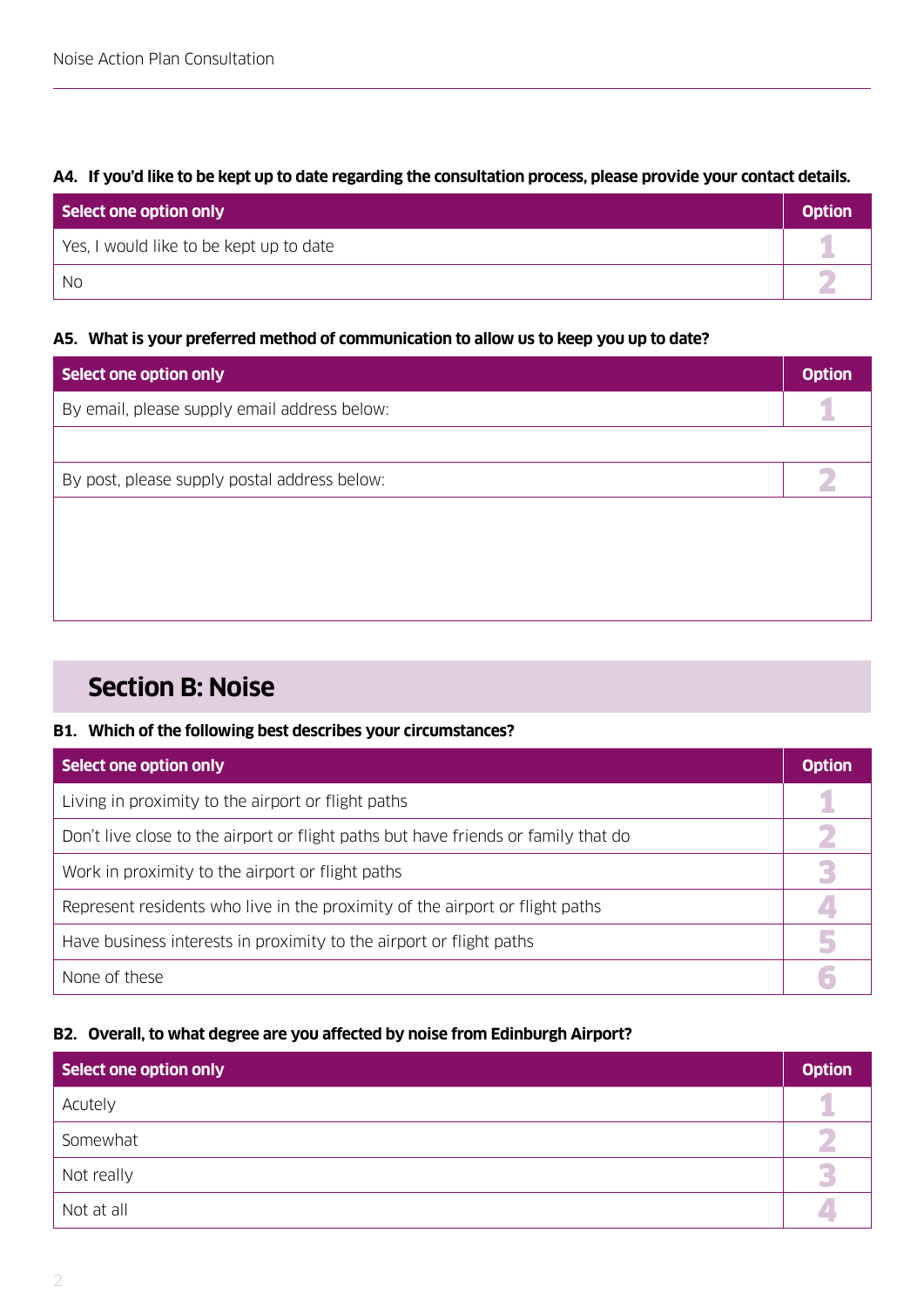| Select all that apply                       | <b>Option</b> |
|---------------------------------------------|---------------|
| Engines running on the airfield             |               |
| Vehicles on the airfield servicing aircraft | 2             |
| Cargo vehicles                              | 3             |
| Flights landing                             |               |
| Flights taking off                          | 5             |
| Overflying                                  |               |
| Road noise on approach to the airport       | 7             |
| Night flights                               |               |
| Other, specify:                             |               |
|                                             |               |
| Unsure/Don't know                           |               |

# **B3. What do you consider to be the most important problems relating to aircraft noise at Edinburgh Airport?**

# **B4. What type of noise interruptions do you suffer?**

| Select all that apply              | <b>Option</b> |
|------------------------------------|---------------|
| Night noise (23:00 hours to 07:00) |               |
| Sleep disturbance                  |               |
| Daytime noise                      | 3             |
| Take-off and landing noise         |               |
| Aircraft diverted off track        |               |
| Military aircraft                  |               |
| Helicopter movements               |               |
| Other, please specify below:       |               |
|                                    |               |
| None of these                      |               |
| Unsure/Don't know                  |               |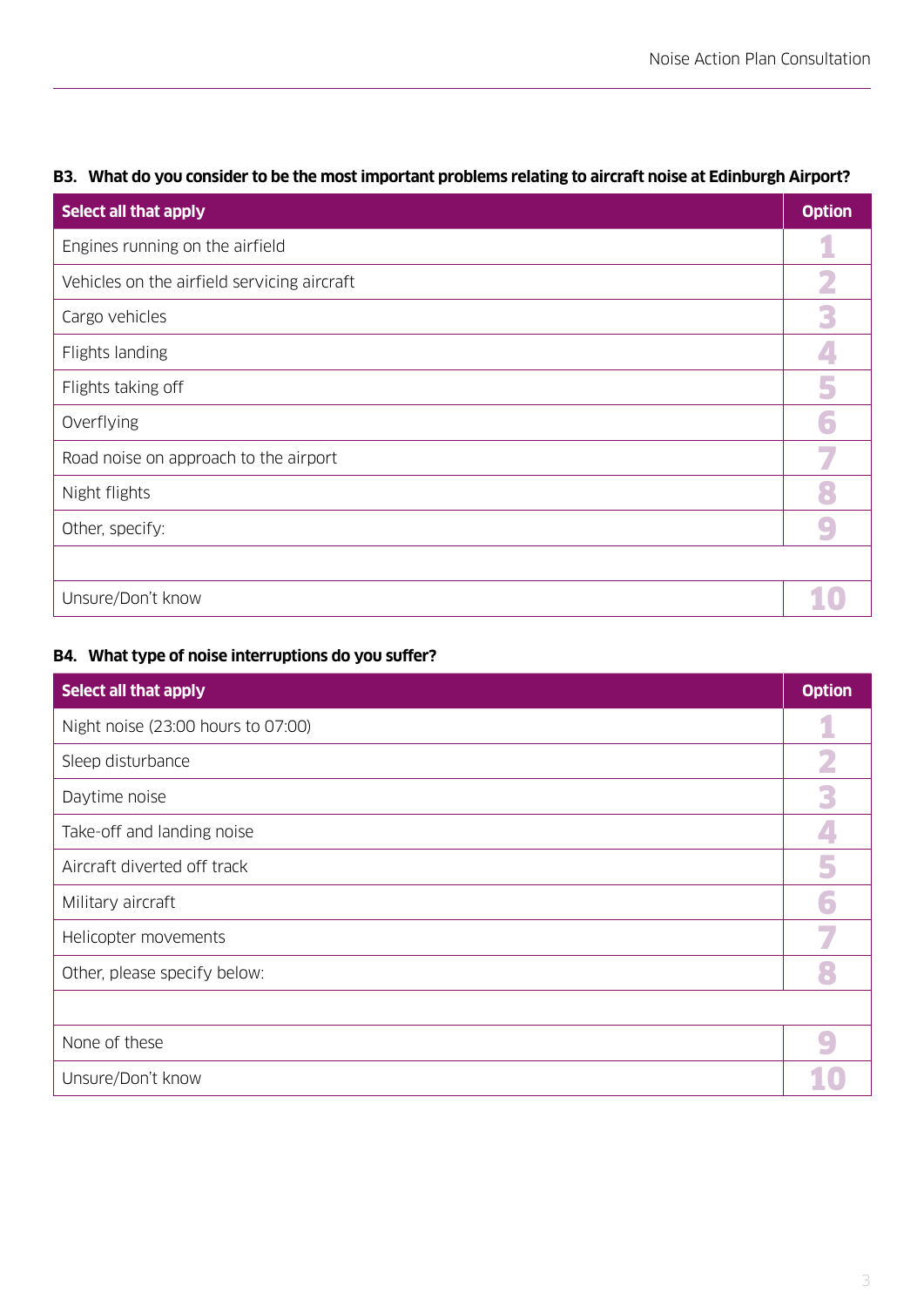#### **B5.** Describe the main issues you have with noise. Please write in your response in full.

# **Edinburgh Airport's noise initiatives**

# **B6. How important to you personally are the following Edinburgh Airport initiatives?**

|    | Select one option only                                                                                                           | <b>Very</b><br><b>Important</b> | Quite<br><b>Important</b> | Neither/<br><b>Nor</b> | <b>Not</b><br><b>Important</b> | <b>Not At All</b><br><b>Important</b> | Don't<br><b>Know</b> |
|----|----------------------------------------------------------------------------------------------------------------------------------|---------------------------------|---------------------------|------------------------|--------------------------------|---------------------------------------|----------------------|
| a. | Edinburgh Airport continues to effectively<br>manage any impact of aircraft noise associated<br>with its operations.<br>Such as: |                                 |                           |                        |                                |                                       |                      |
|    | The quietest fleet practicable                                                                                                   | 1                               | 2                         | 3                      |                                |                                       |                      |
|    | The quietest practicable aircraft operations                                                                                     |                                 |                           |                        |                                |                                       |                      |
|    | Effective and credible noise mitigation<br>schemes                                                                               |                                 |                           |                        |                                |                                       |                      |
| b. | Engage with the communities affected<br>by aircraft noise and better understand<br>communities' concerns and priorities          |                                 | 2                         |                        |                                |                                       |                      |
| C. | Influence planning policy to minimise the<br>number of noise sensitive properties around<br>the airport                          |                                 |                           |                        |                                |                                       |                      |
| d. | Manage noise efficiently and effectively                                                                                         |                                 |                           | R                      |                                |                                       |                      |
| e. | Build on its extensive understanding of aircraft<br>noise to further inform its priorities, strategies<br>and targets            |                                 |                           |                        |                                |                                       |                      |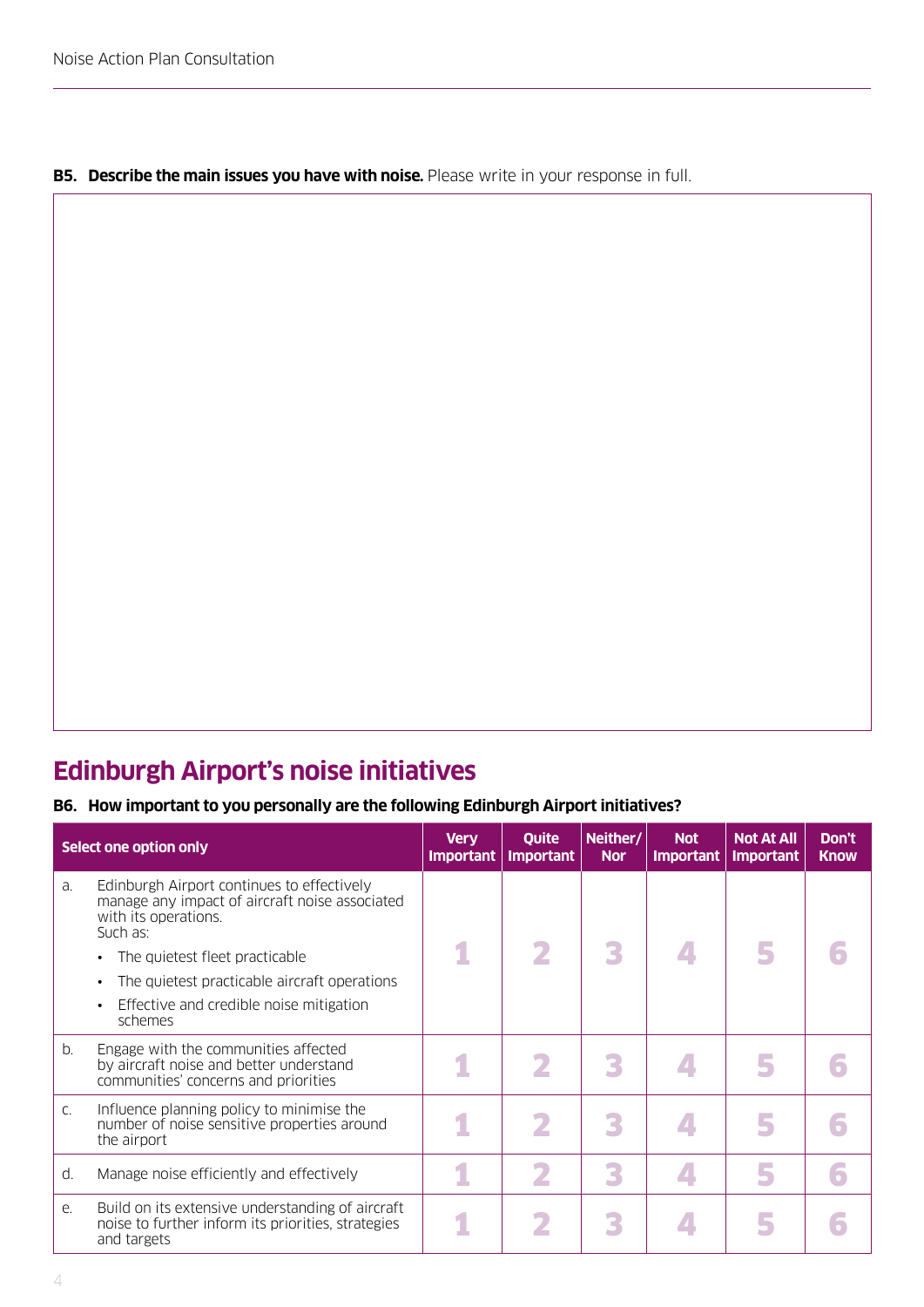# **B7. How useful do you think it is for the public to have access to the following?**

| Select one option per statement                                                                                                                                                                                                                                                                                                                                                                                                                                                                                                                                                                                                                                                                                                                                                                                                 | <b>Very</b><br><b>Useful</b> | Quite<br><b>Useful</b> | Neither/<br><b>Nor</b> | <b>Not</b><br><b>Useful</b> | <b>Not At All</b><br><b>Useful</b> | Don't<br><b>Know</b> |
|---------------------------------------------------------------------------------------------------------------------------------------------------------------------------------------------------------------------------------------------------------------------------------------------------------------------------------------------------------------------------------------------------------------------------------------------------------------------------------------------------------------------------------------------------------------------------------------------------------------------------------------------------------------------------------------------------------------------------------------------------------------------------------------------------------------------------------|------------------------------|------------------------|------------------------|-----------------------------|------------------------------------|----------------------|
| The Noise and Track System<br>This new Noise and Track system developed by Casper will be<br>publicly available in early 2018. As well as improved analysis and<br>reporting, this system will allow members of the public to track<br>the flight paths of flights arriving and departing Edinburgh Airport<br>in very close to real time (a slight delay is built in to the system<br>for security reasons). The public will be able to monitor flights<br>of concern and view the level of noise at the nearest fixed noise<br>monitoring site. The online tool will allow members of the public<br>to check aircraft noise levels and flight specific information such as<br>flight position and altitude using our own radar data. Members of the<br>public will also be able to log complaints through this online portal. |                              | 2                      | 3                      | $\blacktriangle$            | 5                                  |                      |
| <b>Complaints Procedure</b><br>Members of the public who do not have access to the internet<br>can contact us regarding their concerns either by post or via<br>our dedicated noise line on 0800 731 3397 (Freephone 24/7).                                                                                                                                                                                                                                                                                                                                                                                                                                                                                                                                                                                                     |                              | 2                      | 3                      | $\sqrt{2}$                  | 5                                  |                      |
| The Noise Management Board (NMB)<br>Is an independent forum involving the airport, community council<br>representatives and partners to ensure communities are involved.<br>engaged and informed through open dialogue and clear data.                                                                                                                                                                                                                                                                                                                                                                                                                                                                                                                                                                                          |                              | 2                      | 3                      | $\Delta$                    | 5                                  |                      |
| <b>Continuous Descent Approaches (CDAs)</b><br>Arriving aircraft are encouraged to use Continuous Descent<br>Approaches. This encourages aircraft to stay higher for longer, by<br>descending at a continuous rate. This requires significantly less thrust<br>leading to reduced air emissions and noise, and also results in cost<br>savings for the airlines. Improvements in CDA rates at Edinburgh are<br>estimated to be saving airlines over £150,000 worth of fuel per year.                                                                                                                                                                                                                                                                                                                                            |                              |                        | 3                      |                             | 5                                  |                      |
| <b>Continuous Climb Departures</b><br>Like CDAs, Continuous Climb Departures are encouraged due to the<br>fuel savings and noise reductions on local communities. The greatest<br>benefit of continuous climb operations is from the significant<br>reduction in CO <sub>2</sub> emissions and the benefits this has on air quality.                                                                                                                                                                                                                                                                                                                                                                                                                                                                                            |                              | 2                      | 3                      |                             | 5                                  |                      |
| <b>Noise Mitigation Scheme</b><br>Noise mitigation scheme: provides financial compensation<br>to all within a fixed radius and proximity to the airport<br>- We will continue to offer a relocation assistance scheme for those<br>households within the airports 69db L <sub>ea</sub> noise contour, in line with<br>Government policy<br>- We will continue to benchmark our noise mitigation and<br>compensation measures with other comparable airports<br>- We propose to compare noise contours and the number of people<br>exposed with other airports to understand if other noise mitigation<br>schemes have been more successful. We will then seek to<br>understand if this can be applied to Edinburgh<br>- We will continue to operate the Edinburgh Airport vortex scheme.                                        |                              | 2                      |                        |                             |                                    |                      |
| Online interactive contour maps<br>Showing the most affected areas in Edinburgh.<br>Edinburgh Airport's contour maps and information on how they<br>are produced are available within the 2018-2023 draft noise<br>action plan, the contour maps are also published online by<br>the Scottish Government and available via the following link<br>https://noise.environment.gov.scot/index.html                                                                                                                                                                                                                                                                                                                                                                                                                                  |                              |                        |                        |                             | 5                                  |                      |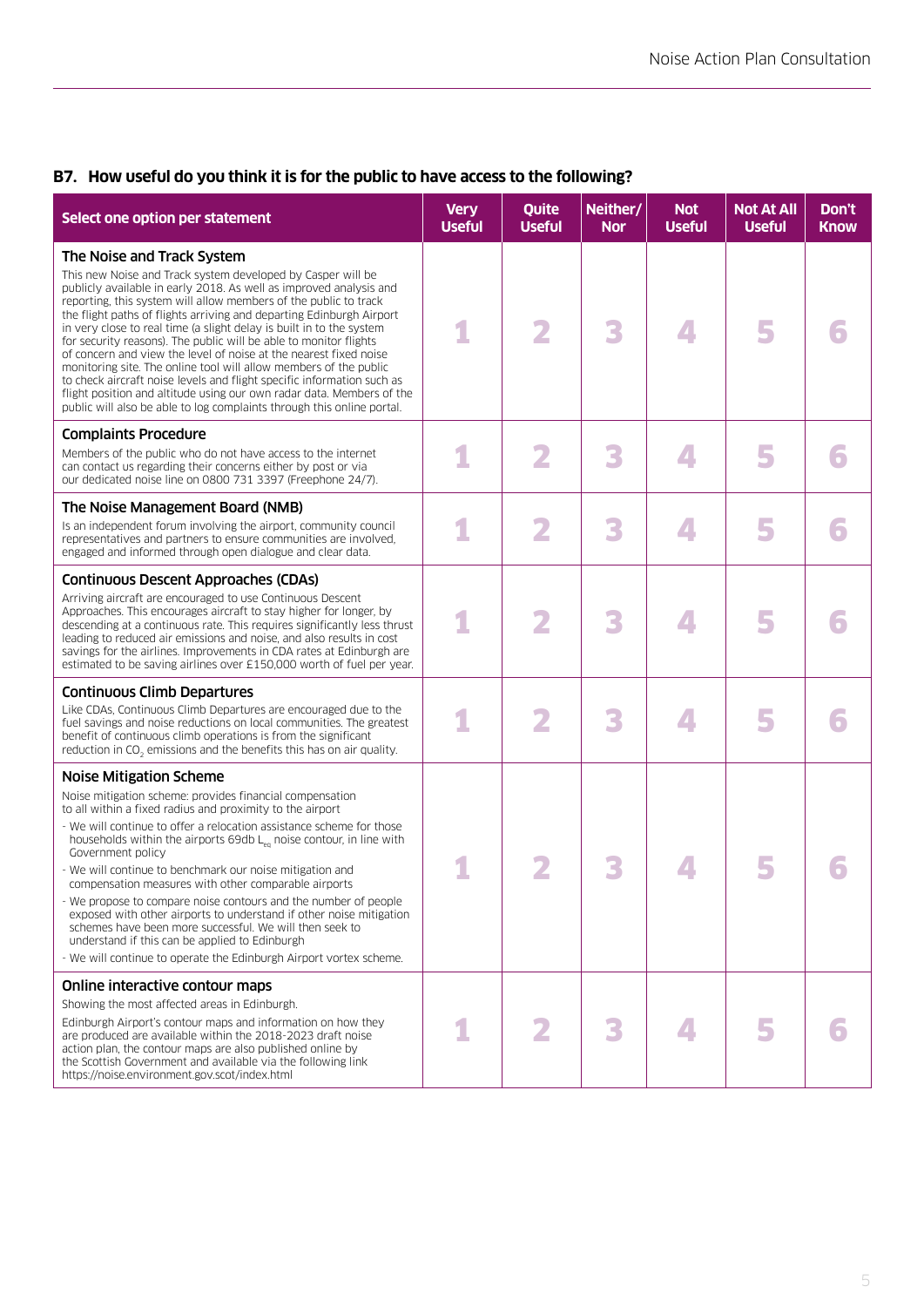## **B8. To what degree have you read the Draft NAP consultation document?**

DRAFT Noise Action Plan document that is published on the Edinburgh Airport website and is available for download. It can be found at: nap.edinburghairport.com

| Select one option only             | <b>Option</b> |
|------------------------------------|---------------|
| Read it in full                    |               |
| Read a lot of it (but not in full) |               |
| Read a little of it                |               |
| Skimmed over it                    |               |
| Have not read it                   |               |

#### **B9. To what extent do you think that this Draft Noise Action Plan has enhanced your understanding of Edinburgh Airport's noise management strategy?**

| Select one option only | <b>Option</b> |
|------------------------|---------------|
| Fully                  |               |
| Somewhat               |               |
| Neither/Nor            |               |
| Not really             |               |
| Not at all             |               |

## **B10.Were there any surprises in the Draft NAP document?**

| Select one option only | <b>Option</b> |
|------------------------|---------------|
| Yes                    |               |
| <b>No</b>              |               |

#### **B11. What surprised you?** Please write your response in full.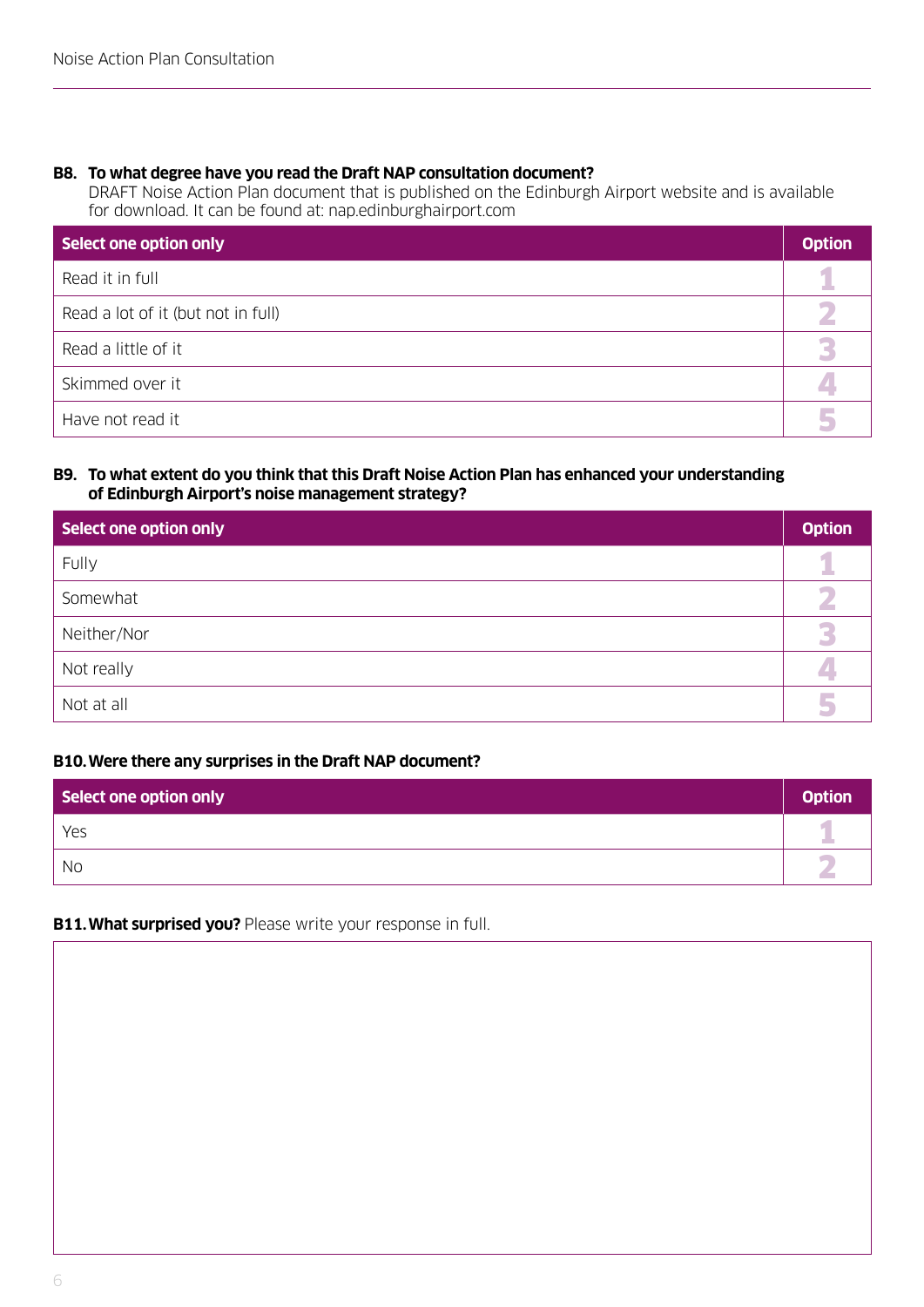## **B12.Please rate the Draft NAP in terms of:**

|    | Select one option per statement                 | <b>Excellent</b> | <b>Good</b> | Neither/<br><b>Nor</b> | Poor | <b>Very Poor</b> |
|----|-------------------------------------------------|------------------|-------------|------------------------|------|------------------|
| a. | Explaining EAL's policy clearly                 |                  |             | к                      |      |                  |
| b. | Detailing the reason for a NAP                  |                  |             |                        |      |                  |
| C. | Its depth of technical detail                   |                  |             |                        |      |                  |
| d. | Measuring, reporting and accountability         |                  |             |                        |      |                  |
| e. | Overall ease of understanding                   |                  |             |                        |      |                  |
| f. | Detailing EAL's performance indicators          |                  |             |                        |      |                  |
| g. | Explaining what it means to me and where I live |                  |             |                        |      |                  |

#### **B13. To what extent do you think that the Edinburgh Airport Noise Action Plan 2018-2023 will help to further build on Edinburgh Airport's noise management strategy?**

| Select one option only | <b>Option</b> |
|------------------------|---------------|
| Fully                  | 1             |
| Somewhat               |               |
| Neither/Nor            | ß             |
| Not really             |               |
| Not at all             | 5             |
| Don't know/Unsure      |               |

#### **B14. Are there any additional actions that you think Edinburgh Airport should be taking to control the noise impact from aircraft departing from or arriving at Edinburgh Airport?** Please write in your response in full.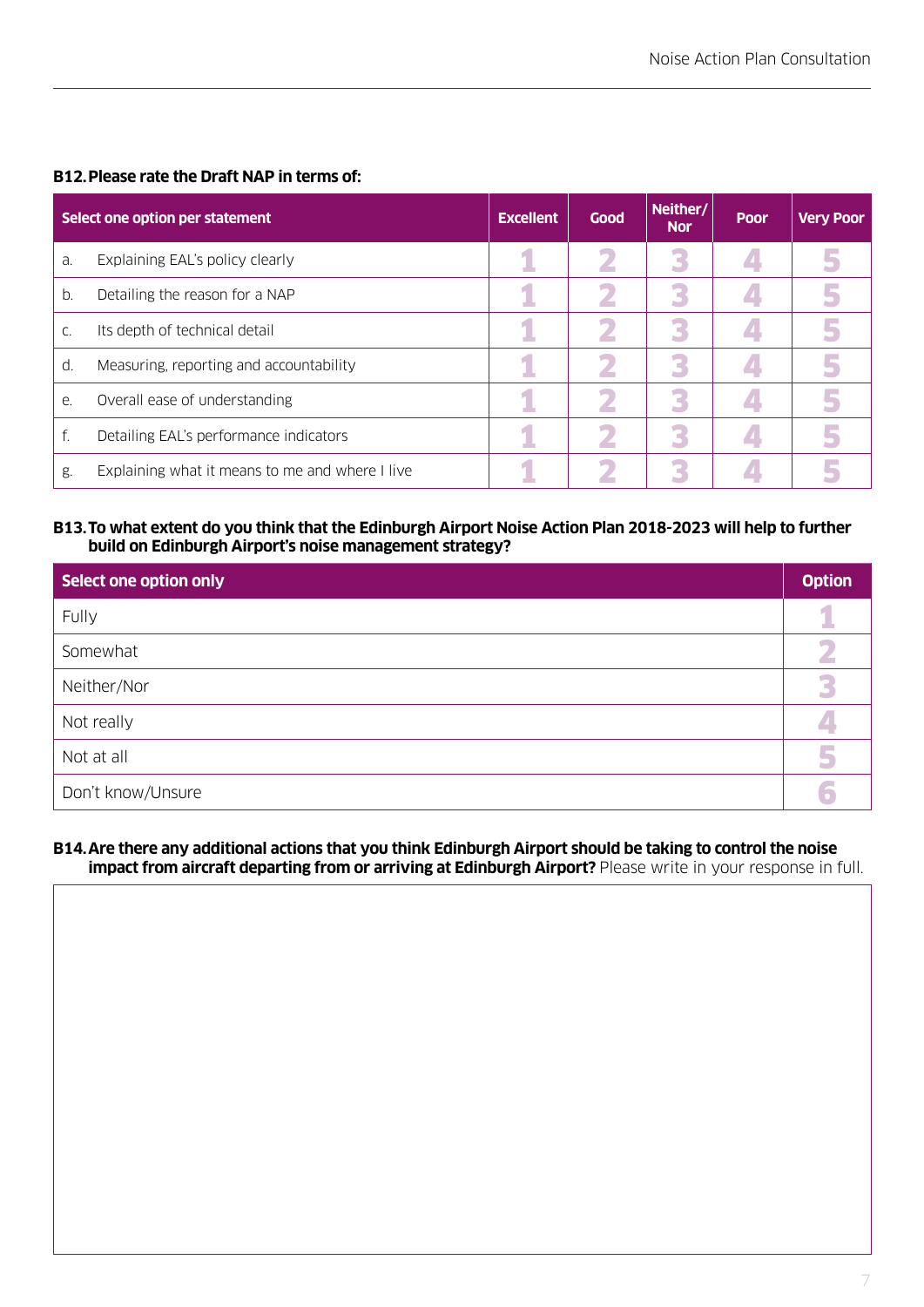# **B15. Do you have any other comments on the Edinburgh Airport Draft Noise Action Plan?**

Please write in your response in full.

# **Flying profile**

**B16.How often have you flown in the last 12 months, i.e. trips taken where a flight was required?**

| Select one option only | <b>Option</b> |
|------------------------|---------------|
| Not at all             |               |
| Once                   |               |
| $2$ to $3$             |               |
| $4$ to $6$             |               |
| 7 to 10                | 5             |
| $11+$                  |               |

#### **B17.What was your airport of origin last time you flew?**

| Select one option only | <b>Option</b> |
|------------------------|---------------|
| Edinburgh              |               |
| Glasgow                |               |
| Other in Scotland      |               |
| Other in UK            |               |
| Other abroad           |               |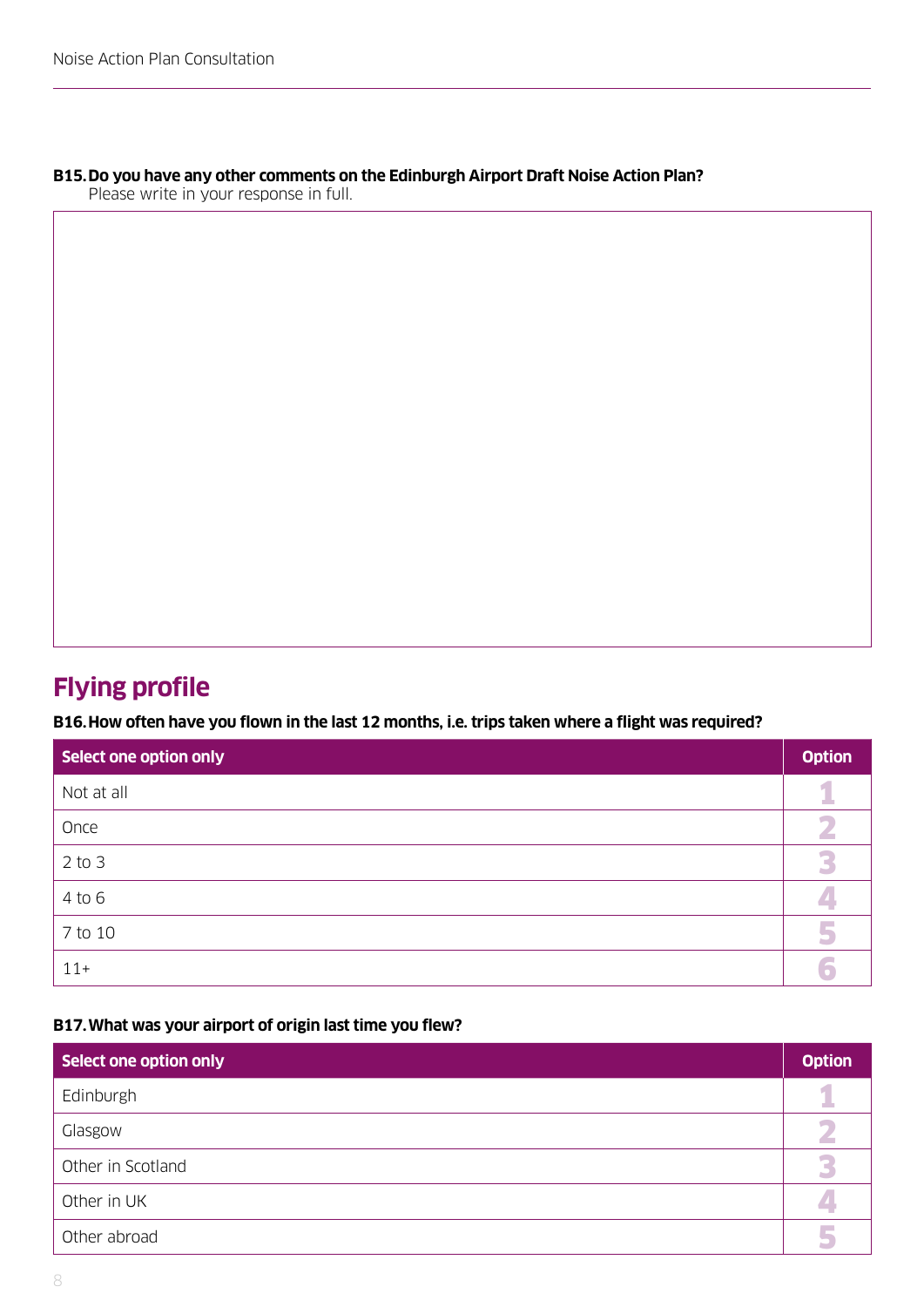**B18. As stated at the start of this survey your responses are completely confidential; however Edinburgh Airport would like to be able to publish responses from elected officials and stakeholders if ever required. Responses are only published if permission is granted. Do you give permission for your responses to be published?**

| Select one option only | <b>Option</b> |
|------------------------|---------------|
| Yes                    |               |
| No                     |               |

# **Section C: Classification details**

**If completing this questionnaire as an Elected official or a Stakeholder, this section is not applicable and should not be completed.**

# **C1. Can you please tell us which age bracket you belong to?**

| Select one option only | <b>Option</b> |
|------------------------|---------------|
| $16 - 29$              |               |
| $30 - 44$              |               |
| $45 - 59$              |               |
| $60 - 74$              |               |
| $75+$                  |               |
| Prefer not to say      |               |

# **C2. Which of the following best describes the type of property you live in?**

| Select one option only                    | <b>Option</b> |
|-------------------------------------------|---------------|
| Detached house                            |               |
| Semi-detached house                       |               |
| Terraced house                            | β             |
| <b>Bungalow</b>                           |               |
| Flat, maisonette or apartment             |               |
| A mobile/temporary structure e.g. caravan |               |
| Other, please specify below:              |               |
|                                           |               |
| Unsure/Don't know                         |               |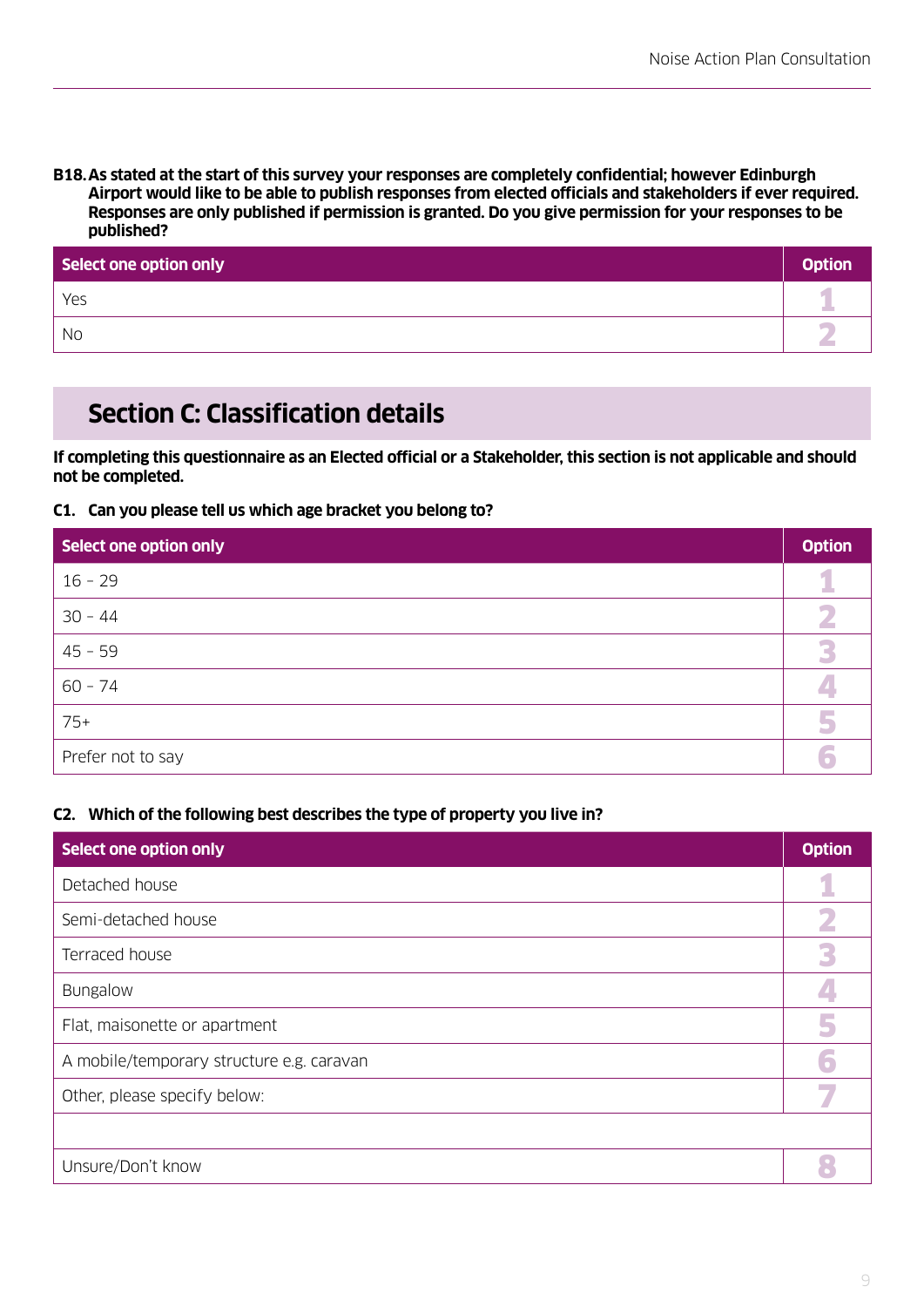# **C3. What is your gender identity?**

| Select one option only        | <b>Option</b> |
|-------------------------------|---------------|
| Man (including trans man)     |               |
| Woman (including trans woman) |               |
| Other gender identity         |               |
| Prefer not to say             |               |

## **C4. What is your marital status?**

| Select one option only       | <b>Option</b> |
|------------------------------|---------------|
| Single                       |               |
| Married/co-habiting          |               |
| Widowed                      |               |
| Other, please specify below: |               |
|                              |               |
| Prefer not to say            |               |

#### **C5. How many children, aged 16 years or younger, do you have living in the household?**

| <b>Enter numbers</b>                   | <b>Number</b> |
|----------------------------------------|---------------|
| Under 5 years                          |               |
| $5 - 12$ years                         |               |
| $13 - 16$ years                        |               |
| No children aged 16 or younger at home |               |
| Prefer not to say                      |               |

## **C6. Do you have a long-standing illness, disability or infirmity?**

Longstanding means anything that has troubled you or is likely to affect you over a period of time.

| Select one option only | <b>Option</b> |
|------------------------|---------------|
| Yes                    |               |
| <b>No</b>              |               |
| Prefer not to say      |               |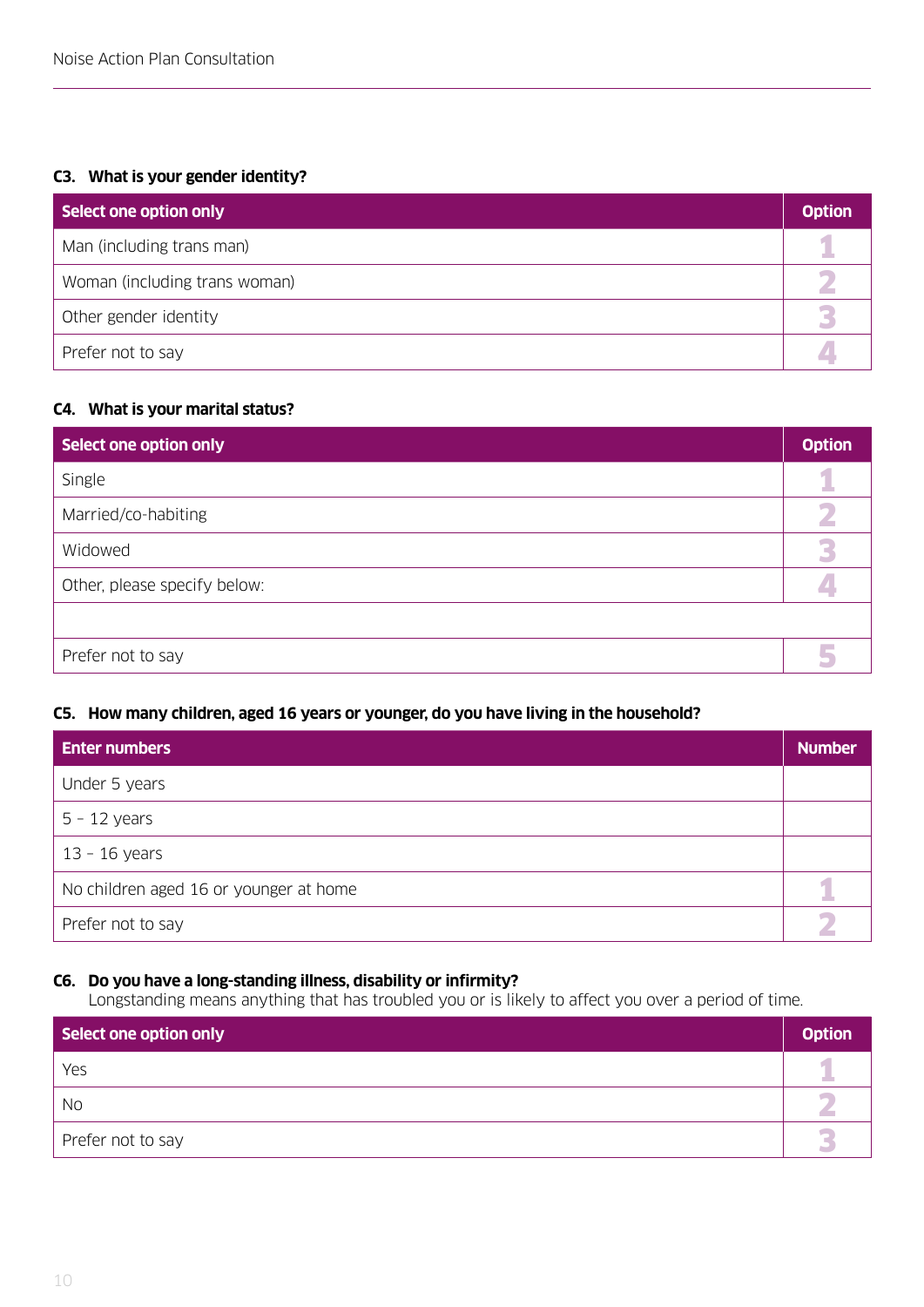# **C7. How would you describe your illness, disability or infirmity?**

| Select all that apply                                                                                                                          | <b>Option</b> |
|------------------------------------------------------------------------------------------------------------------------------------------------|---------------|
| Hearing impairment                                                                                                                             |               |
| Visual impairment (not corrected by spectacles or contact lenses)                                                                              |               |
| Speech impairment                                                                                                                              |               |
| Physical co-ordination difficulties (includes problems of manual dexterity and of muscular control<br>e.g. incontinence, epilepsy)             |               |
| Reduced physical capacity (includes debilitating pain and lack of strength, breath,<br>energy or stamina e.g. from asthma, angina or diabetes) |               |
| Severe disfigurement                                                                                                                           |               |
| Learning disabilities                                                                                                                          |               |
| Mental illness                                                                                                                                 |               |
| Other, please specify below:                                                                                                                   |               |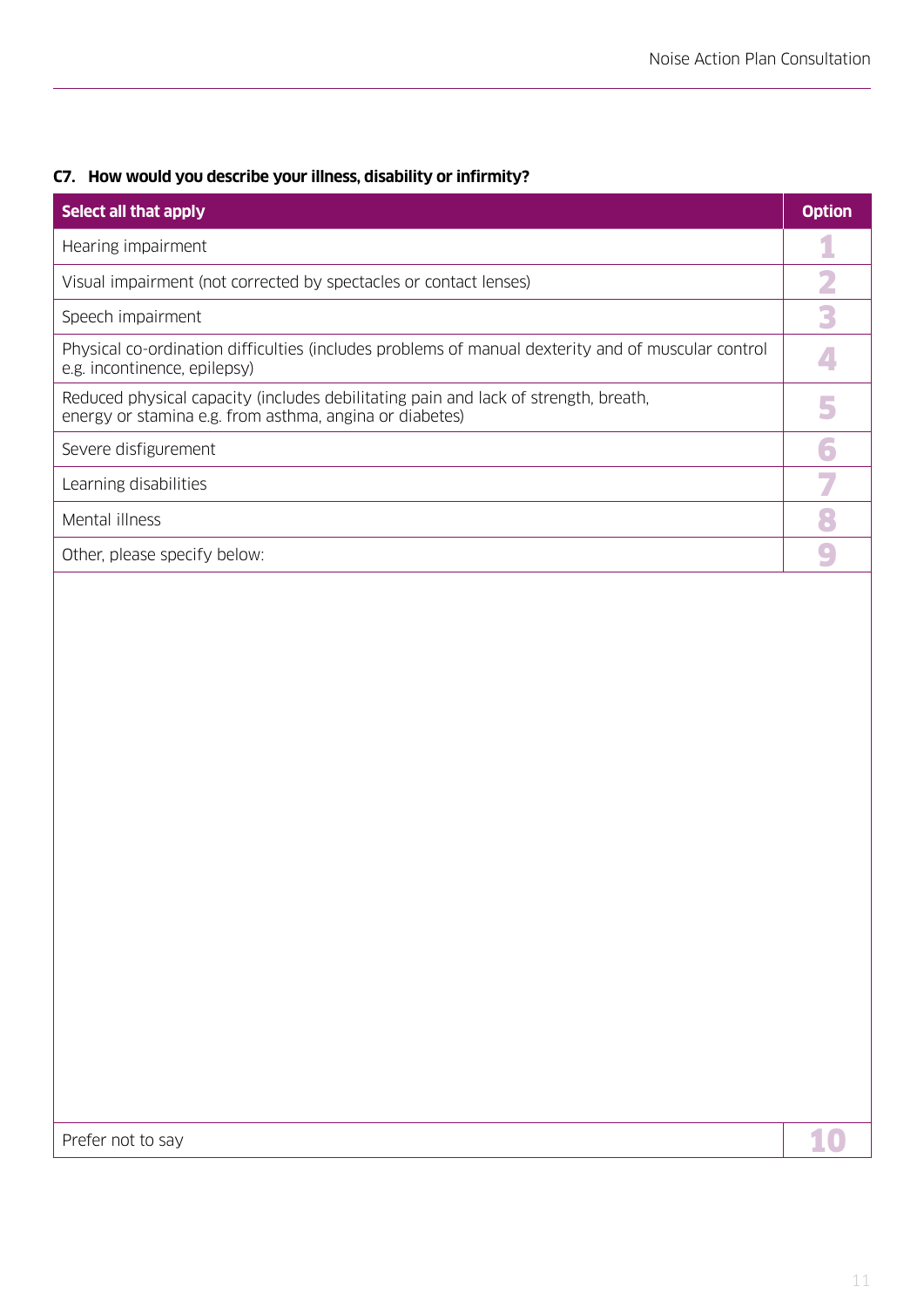# **Section D: How do I submit this response to the NAP consultation?**

You should use the Freepost envelope included with this Consultation form. You can also post your consultation form yourself to: Progressive, 3 Quality Street, Q Court, Edinburgh EH4 5BP.

If you do not have a Freepost envelope, you can request one in writing to the above address or by emailing edicommunications@edinburghairport.com. Please note that responses to the consultation cannot be accepted by email.

If you would like to complete the NAP consultation electronically, please visit nap.edinburghairport.com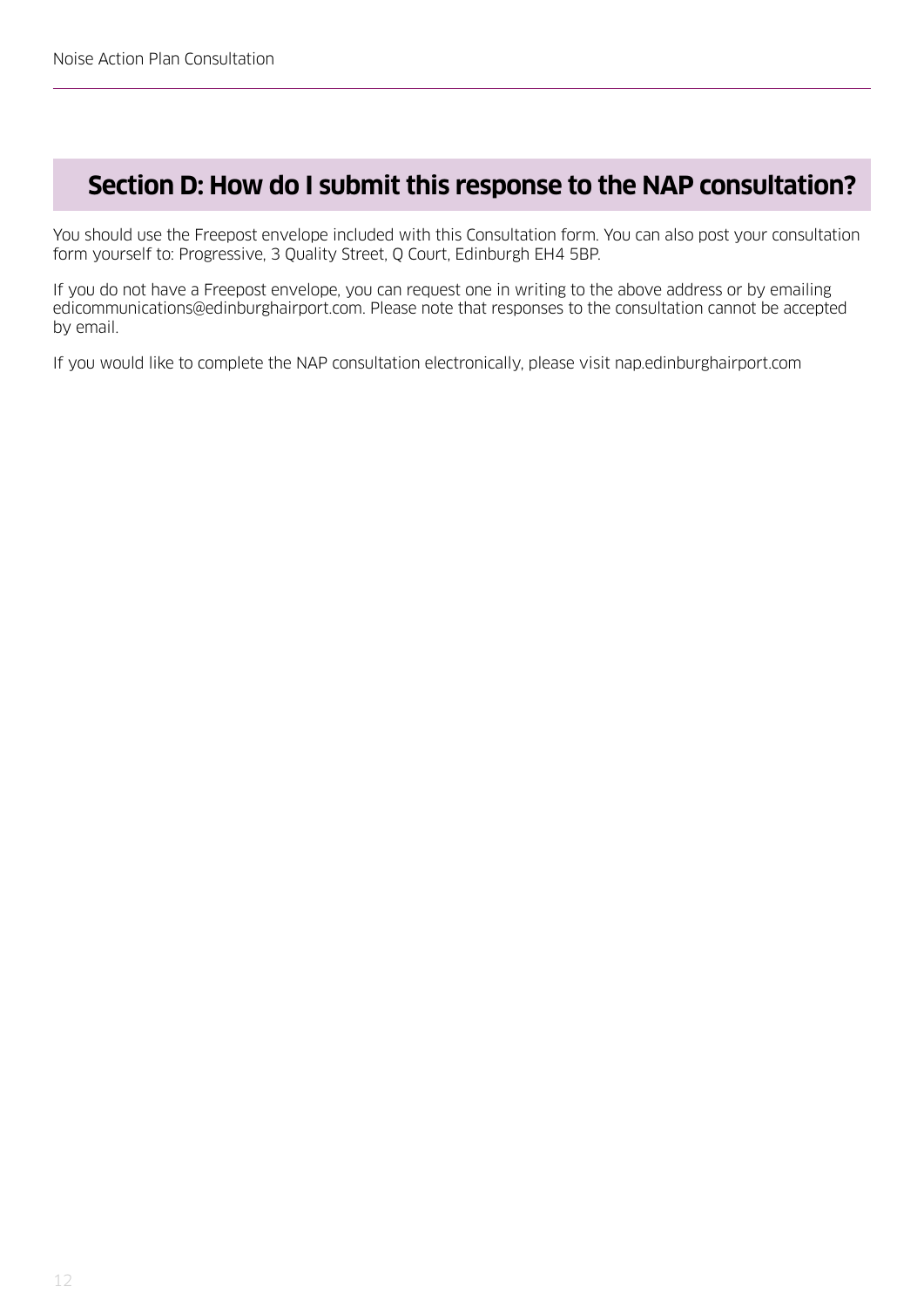# **Noise Action Plan Privacy Policy**

The data controller is Edinburgh Airport Limited, our contact details are available at the end of this policy (referred to in this policy as "**we**" or "**us**" or "**our**").

We are committed to doing the right thing when it comes to how we collect, use and protect information which can identify you, known as "**personal data**". That's why we've developed this privacy policy ("**Policy**"), which:

- sets out the types of personal data that we will collect;
- explains how and why we collect and use your personal data;
- explains when and why we will share personal data and with which other organisations; and
- explains the rights and choices you have when it comes to your personal data.

This Policy provides information about how we process personal data obtained in connection with our consultation regarding our Noise Action Plan 2018-2023 (the "**Consultation**"). The Consultation documentation (including the Consultation Questionnaire) will be available at nap.edinburghairport.com (the "**Website**") and/or supplied in paper format upon request to Progressive Partnership, Q Court, 3 Quality Street, Edinburgh EH4 5BP. The Consultation FAQs will be published online and will be available in paper format on request.

# **Personal data that we collect via the Website or Postal Responses**

When you use the Website, as is the case with most websites, certain limited information (such as your browser type, cookies, web browsing preferences and IP address) will be directly collected by us automatically.

Where you chose to respond to the Consultation, we will also directly collect and store personal data about you to enable us to process and analyse the responses. You can see the information you are asked to provide in the Consultation Questionnaire, but by way of illustration this will include:

- your name;
- your property details including details relating the type of property (e.g. semi-detached) and your postcode;
- your flying profile, including the airport that you last flew from;
- and (if you chose to provide such information) equality and diversity information, which includes your gender, age category, marital status, information relating to dependants living in your household, and employment status (where you identify as being an elected official).

*Sensitive Personal Data* – To the extent permitted by applicable laws we may also collect and process a limited amount of personal data falling into special categories, sometimes called "sensitive personal data". For the purpose of the Consultation, this includes information relating to physical or mental health (see questions C6 and C7 which are optional) and potentially information regarding sexual life (see questions C3, C4 and C5, which are optional).

The Consultation Questionnaire contains a number of free text fields. None of the related questions require you to provide any personal data, but you are free to choose to do so if you feel it is relevant information.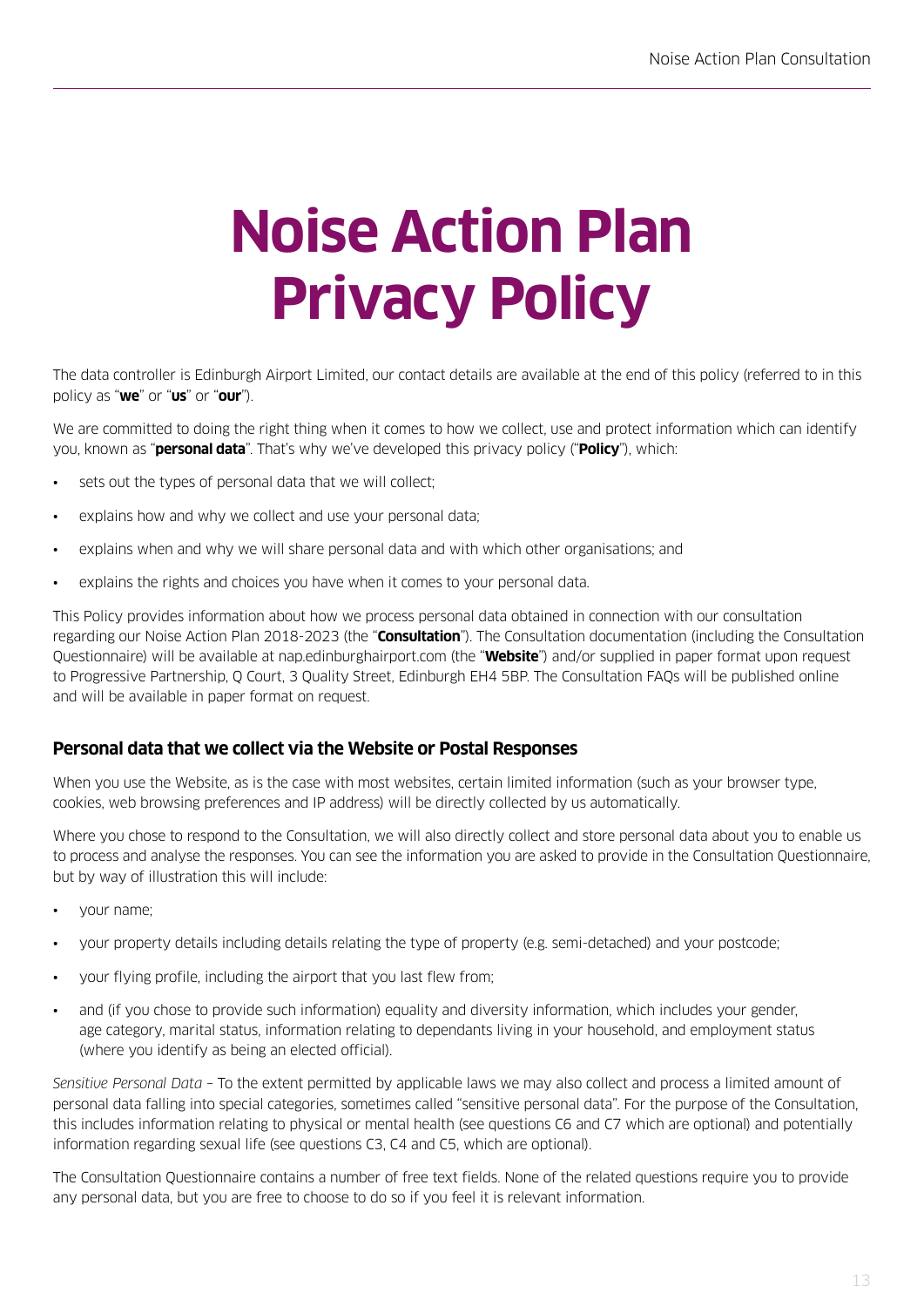If you opt to be kept up to date on the Consultation process by e-mail we will also collect and process your e-mail address and if you opt to be kept up to date on the Consultation process by post we will also collect and process your postal address.

If you provide us with personal data about others, for example if you are a representative of your local council, you must ensure that those individuals are aware that you are providing us with their personal data and how we will use it, and that they do not object to that use.

#### **How we use personal data**

We use the personal data collected from the Consultation participants for a number of purposes, including to:

- 1. map and analyse for the purposes of the Consultation the areas from which responses have been received (using postcodes) in terms of proximity to Edinburgh Airport and current flight paths;
- 2. analyse all responses and use the information for the purposes of the Consultation including to finalise Edinburgh Airport's Noise Action Plan for 2018-2023;
- 3. analyse all equality and diversity information to publish a report, on an aggregated, non-identifiable basis, on the range of participants taking part in the Consultation;
- 4. on occasion, work with the Consultation Institute in delivery of the Consultation;
- 5. provide participants with updates on the Consultation process if they opt-in to receive them; and
- 6. transfer data to any entity which may acquire rights in Edinburgh Airport.

#### **Why we collect and use your personal data and our legal basis**

We generally process your personal data under one of the following legal bases:

- the processing for purposes detailed at 1, and 6 above is necessary for the legitimate interests pursued by us (in understanding the geographic spread of local views on the Consultation as that impacts our commercial operation and plans as an Airport, and in order to benefit from any future sale, disposal or transfer of any of the business, assets, or rights in Edinburgh Airport), except where such interests are overridden by your interests or fundamental rights and freedoms which require protection of personal data;
- the processing for the purpose detailed at 2, and 4 above is necessary for compliance with a legal obligation to which we are subject, in particular under European Parliament and Council Directive for Assessment and Management of Environmental Noise 2002/49/EC, more commonly referred to as the Environmental Noise Directive (END) and the Environmental Noise (Scotland) Regulations 2006 we have a legal obligation to update our Noise Action Plan every 5 years and this Consultation is necessary to allow us to do that; or
- the processing for the purpose detailed at 3 above is necessary for the substantial public interest of identifying or keeping under review the existence or absence of equality of opportunity or treatment between groups of people; and
- based on your consent, where you elect to receive updates from us (purpose 5 above).

#### **Communications from us**

Where you have indicated that you would like to receive updates on the Consultation process we may send communications in the form of email or postal updates to tell you about developments in the Consultation. Please notify us of any changes to your personal data which you have provided to us if you wish to continue to receive updates. You can unsubscribe from receiving updates by email by clicking the "unsubscribe" link in our e-mail communications or please notify us in writing if you receive postal updates and no longer wish to receive them.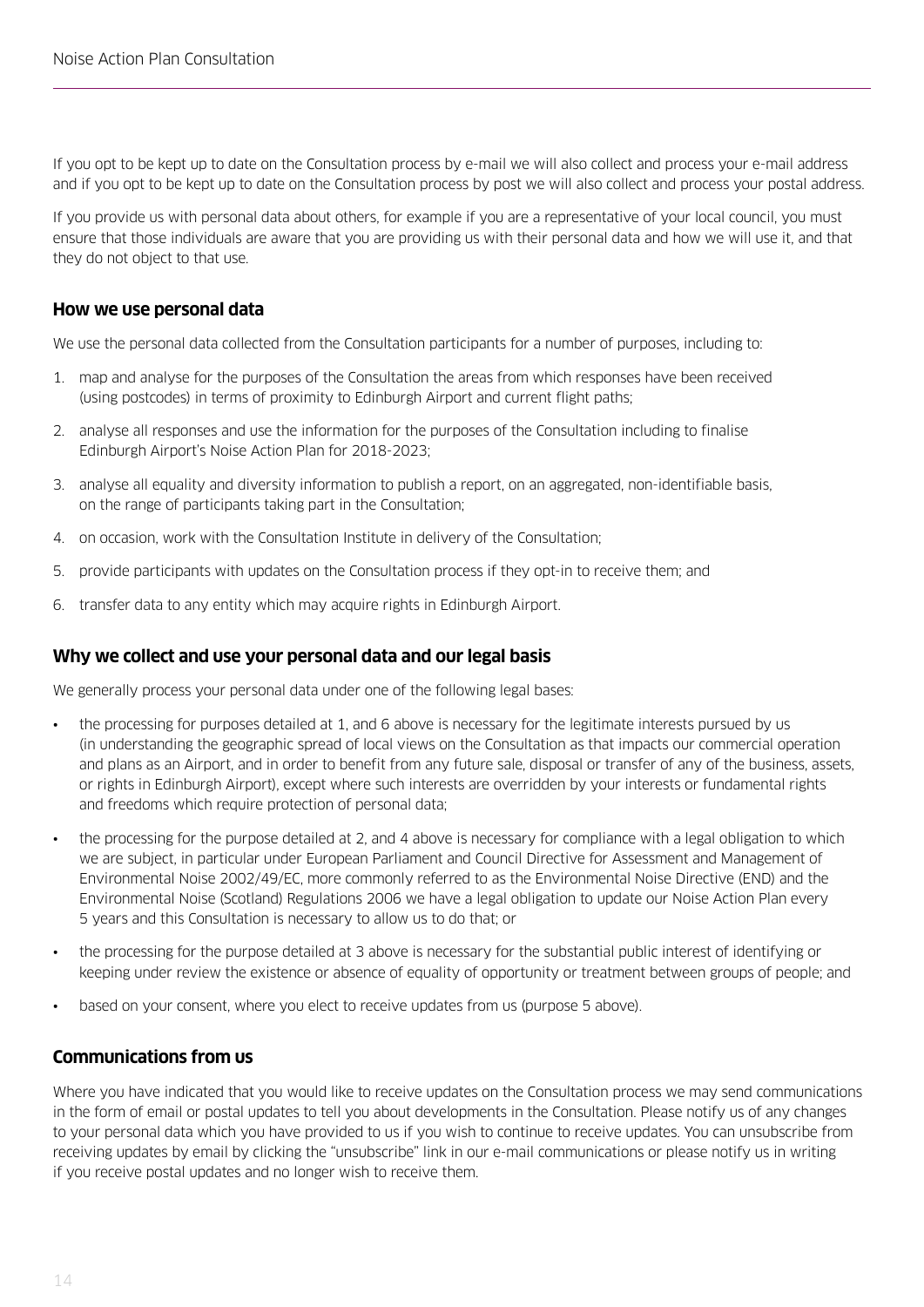# **Providing information to others**

For the purpose of this Consultation, we will be working closely with and may be sharing personal data with:

- 1. the Scottish Government;
- 2. our air traffic control service provider and other professional consultants assisting us with carrying out the Consultation;
- 3. Progressive Partnership, who will host the online Edinburgh Airport Noise Action Plan Consultation Questionnaire, collect and record paper and online responses and conduct a data analysis of all responses received as part of the Consultation; and
- 4. the Consultation Institute, who we may seek advice from or use to assist with delivery of the Consultation.

The other third parties with whom we may need to share personal data to help us run the Consultation include:

- our owner, (see Working with other service providers and group companies below);
- third party service providers who process information on our behalf to help run some of our internal business operations, IT services and customer services (see Working with other service providers and group companies); and
- law enforcement bodies in order to comply with any legal obligation or court order and, where we are otherwise requested to provide information, we may provide it but only in accordance with applicable privacy and data protection laws.

We may disclose or share your personal data with such partners in order that we may operate the Website and organise and run the Consultation. We will only share information with such organisations in accordance with this Policy.

The Scottish Government is often subject to Freedom of Information requests (FOI), and any information we supply to the Scottish Government as part of this Consultation may also be provided by them in response to FOIs. However, the Scottish Government must also comply with data protection legislation and should not provide your personal data in response to FOI requests if the disclosure of information would contravene data protection legislation.

Please note that any further correspondence (if any) that you may receive from any of the recipients described above will not be governed by this Policy.

# **Working with other service providers and our group companies**

For operational reasons, we may transfer personal data to service providers and our owner who help us manage our systems and processes. These parties may be located in the UK, other countries in the European Economic Area or elsewhere in the world. Different privacy laws may apply in these countries.

We only make these arrangements or transfers where we are satisfied that adequate levels of protection are in place to protect any information held in that country or that the service provider acts at all times in compliance with applicable privacy laws. Where required under applicable laws we will take measures to ensure that personal data handled in other countries will receive at least the same level of protection as it is given in your home country. In particular, where required by applicable data protection laws, we have ensured that such third parties sign standard contractual clauses as approved by the European Commission or other supervisory authority. You can obtain a copy of such safeguards by contacting us (see section below). We may redact data transfer agreements or related documents (i.e. obscure certain information contained within these documents) for reasons of commercial sensitivity.

In the event your personal data is transferred to a foreign jurisdiction, it may be subject to the laws of that jurisdiction and we may be required to disclose it to the courts, law enforcement or governmental authorities in those jurisdictions but we will only do so where required by applicable laws.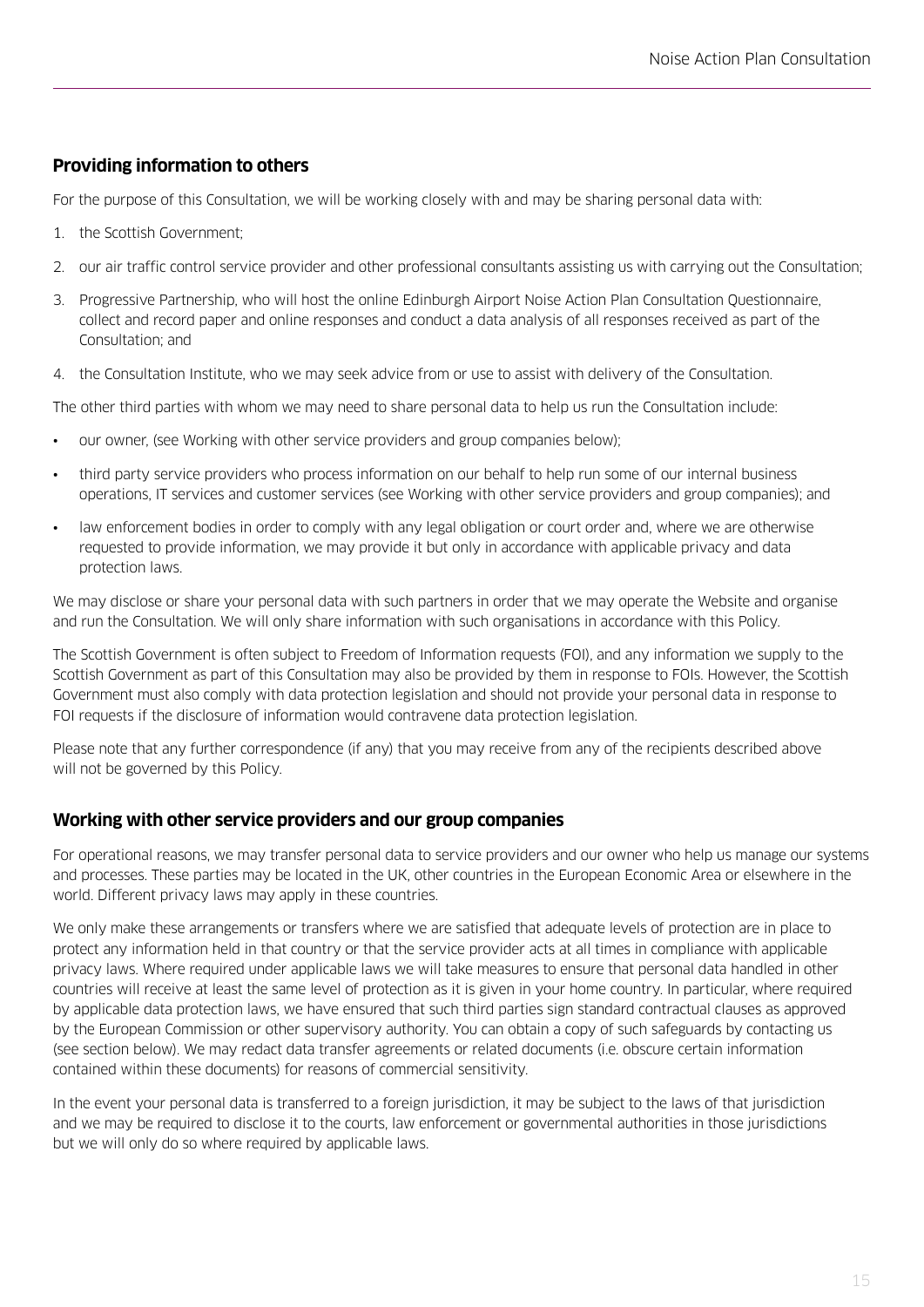## **Keeping information secure**

We invest appropriate resources to protect your personal data from loss, misuse, unauthorised access, modification or disclosure. However, no internet-based site can be 100% secure and we cannot be held responsible for unauthorised or unintended access that is beyond our control. Information held on our computer systems and in our paper filing systems is secure to guard against unauthorised or unlawful processing or accidental loss, destruction of, or damage to personal data. We only authorise access to employees who need it to carry out their job responsibilities.

## **Keeping your records**

We keep records for as long as required to operate the Website and run the Consultation in accordance with legal and regulatory requirements. Where your information is no longer required, we will ensure it is disposed of in a secure manner.

## **Cookies**

Our Website uses cookies (which includes third party cookies) to support analytics functionality.

Cookies are small computer files which are downloaded onto your device and collect information about the way in which you navigate and use our Website and the Internet. The information provided by cookies helps us to provide you with a more personal experience and allows us to make improvements to our Website over time. You may delete and block all cookies or decide to just block certain types of cookie via your browser setting. However, if you choose to block or delete cookies, this may affect the functionality of the Website.

To find out more about cookies, visit www.aboutcookies.org and our Cookies Policy accessible at http://www.edinburghairport.com/help/policies/privacy-notice#Privacyandcookies

# **Analytics**

We use analytics tools on our Website to identify service issues and to help us improve our Website. These tools may be provided by third-party service providers and may include the collection and tracking of certain data and information regarding the characteristics and activities of visitors to our Website. In particular, the Website uses Google Analytics, a web analysis service from Google Inc. Google's Privacy Policy, which explains how Google Analytics uses your information, can be found here: https://www.google.com/policies/privacy/.

We may use the information in order to conduct profiling. Profiling means using automated processes without human intervention (such as computer programmes) to analyse your personal data in order to evaluate your behaviour, such as to allow us to better evaluate how to provide our questionnaires in the future based on the information we know or infer about you, for example based on how long it took you to answer a certain question on the Website.

You may request further details on our tools and the relevant third parties from us.

#### **Access and other rights**

You have a number of rights in relation to your personal data.

You may request access to your data, correction of any mistakes in our files, erasure of records where no longer required, restriction on the processing of your data, object to the processing of your data which is carried out on a legitimate interest basis, and ask for further information in relation to profiling or the basis for international transfers. You may also exercise a right to complain to your supervisory authority.

When exercising any of the rights listed below, we will ask you to provide proof of your identity. If your request is excessive, we may levy a small fee.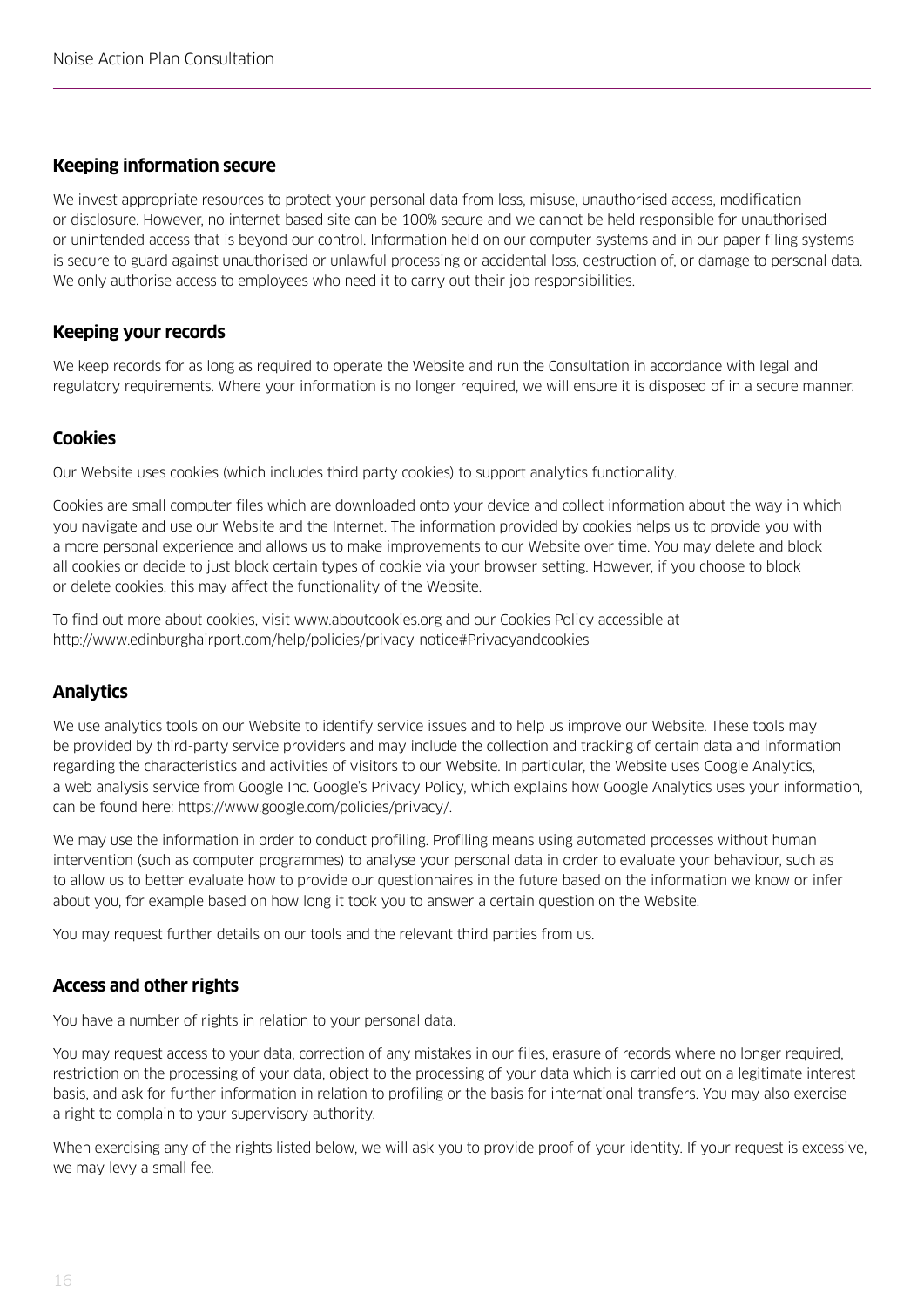More information about each of these rights is accessible below.

- **Access.** You can ask us to: confirm whether we are processing your personal data; give you a copy of that data; provide you with other information about your personal data such as what data we have, what we use it for, who we disclose it to, whether we transfer it abroad and how we protect it, how long we keep it for, what rights you have, how you can make a complaint, where we got your data from and whether we have carried out any profiling, to the extent that such information has not already been provided to you in this Policy.
- **Rectification.** You can ask us to rectify inaccurate Information. We may seek to verify the accuracy of the data before rectifying it.
- **Erasure.** You can ask us to erase your personal data, but only where: it is no longer needed for the purposes for which it was collected; you have withdrawn your consent (where the data processing was based on consent); following a successful right to object (see 'Objection' below); it has been processed unlawfully; or to comply with a legal obligation to which we are subject.

 *We are not required to comply with your request to erase your personal data if the processing of your personal data is necessary: for compliance with a legal obligation; or for the establishment, exercise or defence of legal claims.*

 *There are certain other circumstances in which we are not required to comply with your erasure request, although these two are the most likely circumstances in which we would deny that request.*

• **Restriction.** You can ask us to restrict (i.e. keep but not use) your personal data, but only where: its accuracy is contested (see 'Rectification' above), to allow us to verify its accuracy; the processing is unlawful, but you do not want it erased; it is no longer needed for the purposes for which it was collected, but we still need it to establish, exercise or defend legal claims; you have exercised the right to object, and verification of overriding grounds is pending.

 *We can continue to use your personal data following a request for restriction, where: we have your consent; to establish, exercise or defend legal claims; or to protect the rights of another natural or legal person.* 

**Objection.** You can object to any processing of your personal data which has our 'legitimate interests' as its legal basis, if you believe your fundamental rights and freedoms outweigh our legitimate interests.

 *Once you have objected, we have an opportunity to demonstrate that we have compelling legitimate interests which override your rights and freedoms.* 

• **Withdrawal of Consent.** You can withdraw your consent in respect of any processing of personal data which is based upon a consent which you have previously provided, which for the Consultation means withdrawing your consent to receive updates from us by email. You can withdraw your consent by contacting us using the details provided below or using the unsubscribe links in the emails.

#### **Complaints Process**

If you have a complaint about how we have handled your personal data you may contact us using the details below and we will investigate your complaint. You may also contact the Information Commissioner's Office with any complaint if you remain unsatisfied.

#### **Third party sites**

This Policy only applies to the Website. If you land on our Website from other websites (including http://www.edinburghairport.com/) or move to other sites from our Website you should read the separate privacy policies.